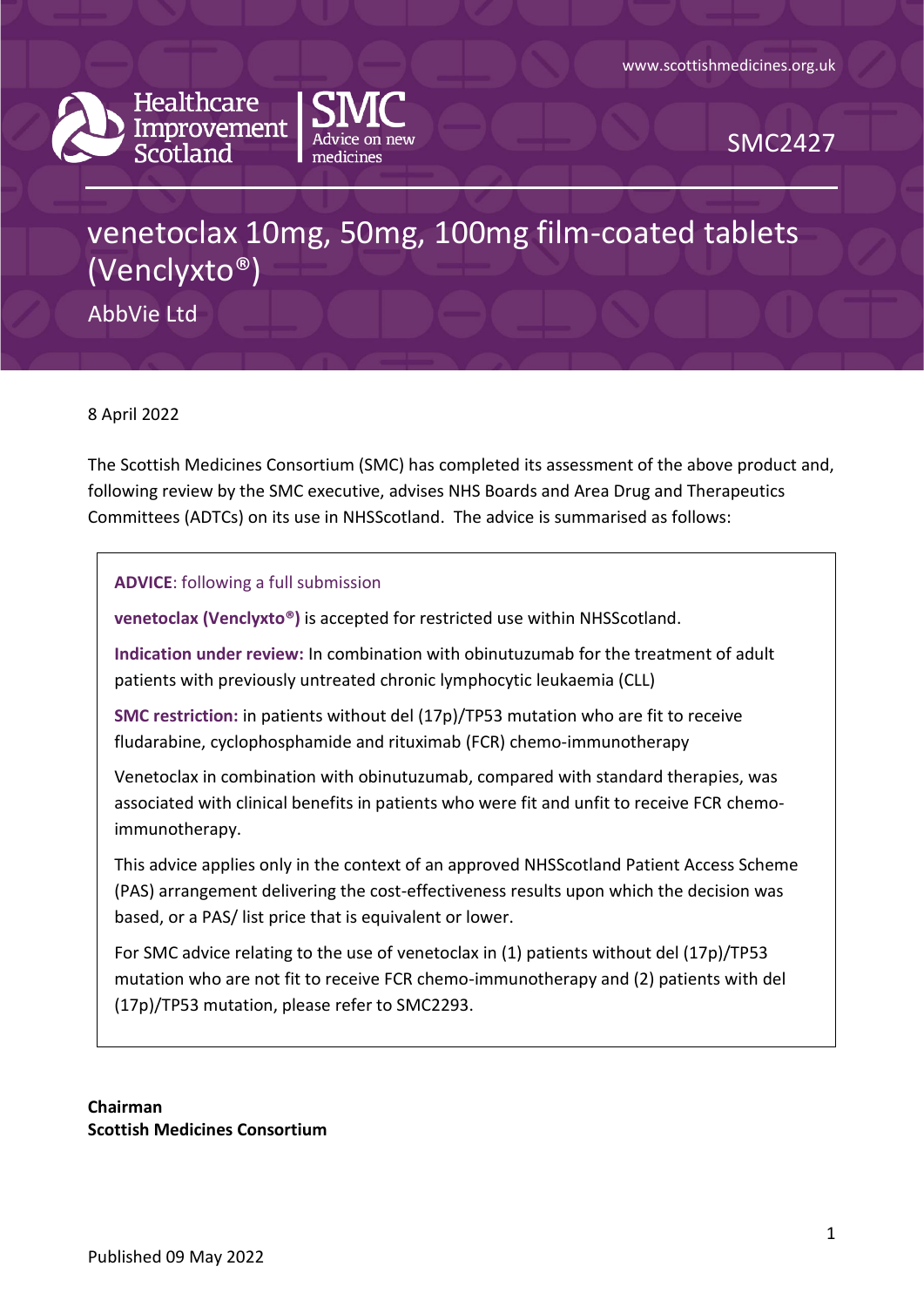#### Indication

In combination with obinutuzumab for the treatment of adult patients with previously untreated chronic lymphocytic leukaemia (CLL). 1

#### Dosing Information

Venetoclax 20mg daily for one week, then 50mg daily for one week, then 100mg daily for one week, then 200mg daily for one week, then 400mg daily thereafter. Dosing should commence on day 22 of cycle 1.

Venetoclax is given for a total of twelve 28-day cycles, with the first six cycles in combination with obinutuzumab intravenous (IV) infusion 100mg on day 1 of cycle 1, followed by 900mg which may be administered on day 1 or day 2, then 1,000mg on days 8 and 15 of cycle 1 and on day 1 of each subsequent 28-day cycle, for a total of 6 cycles.

Venetoclax film-coated tablets should be taken with a meal to reduce the risk of lack of efficacy. The tablets should not be chewed, crushed, or broken before swallowing. During the dose-titration phase, venetoclax should be taken in the morning to facilitate laboratory monitoring.

Treatment with venetoclax should be initiated and supervised by a physician experienced in the use of anticancer medicinal products.<sup>1</sup>

#### Product availability date

9 March 2020

Venetoclax meets SMC orphan equivalent criteria in this indication.

# Summary of evidence on comparative efficacy

Venetoclax is an inhibitor of B-cell lymphoma-2 (BCL-2), an anti-apoptotic protein that is overexpressed in CLL cells where it mediates tumour cell survival and has been associated with resistance to chemotherapies. Venetoclax has demonstrated cytotoxic activity in tumour cells that overexpress BCL-2.<sup>1</sup> SMC has previously issued advice (SMC2293) for this indication: it is accepted for restricted use within NHS Scotland for use in (1) patients without del (17p)/TP53 mutation who are not fit to receive FCR chemo-immunotherapy and (2) patients with del (17p)/TP53 mutation. The submitting company has requested that venetoclax now be considered when positioned for use in patients without del (17p) or TP53 mutation who are fit to receive fludarabine, cyclophosphamide and rituximab (FCR) chemo-immunotherapy.

An open-label phase III study (CLL14) recruited adults with previously untreated CD20+ CLL and coexisting conditions, with a total score >6 on the Cumulative Illness Rating Scale (CIRS) and/or creatinine clearance (CrCl) <70 mL/min (but not <30mL/min) who required treatment (Binet stage C or symptomatic). Randomisation was stratified by Binet stage (A, B or C) and geographic region (US/Canada/Central America; Australia/New Zealand; Western Europe; Central and Eastern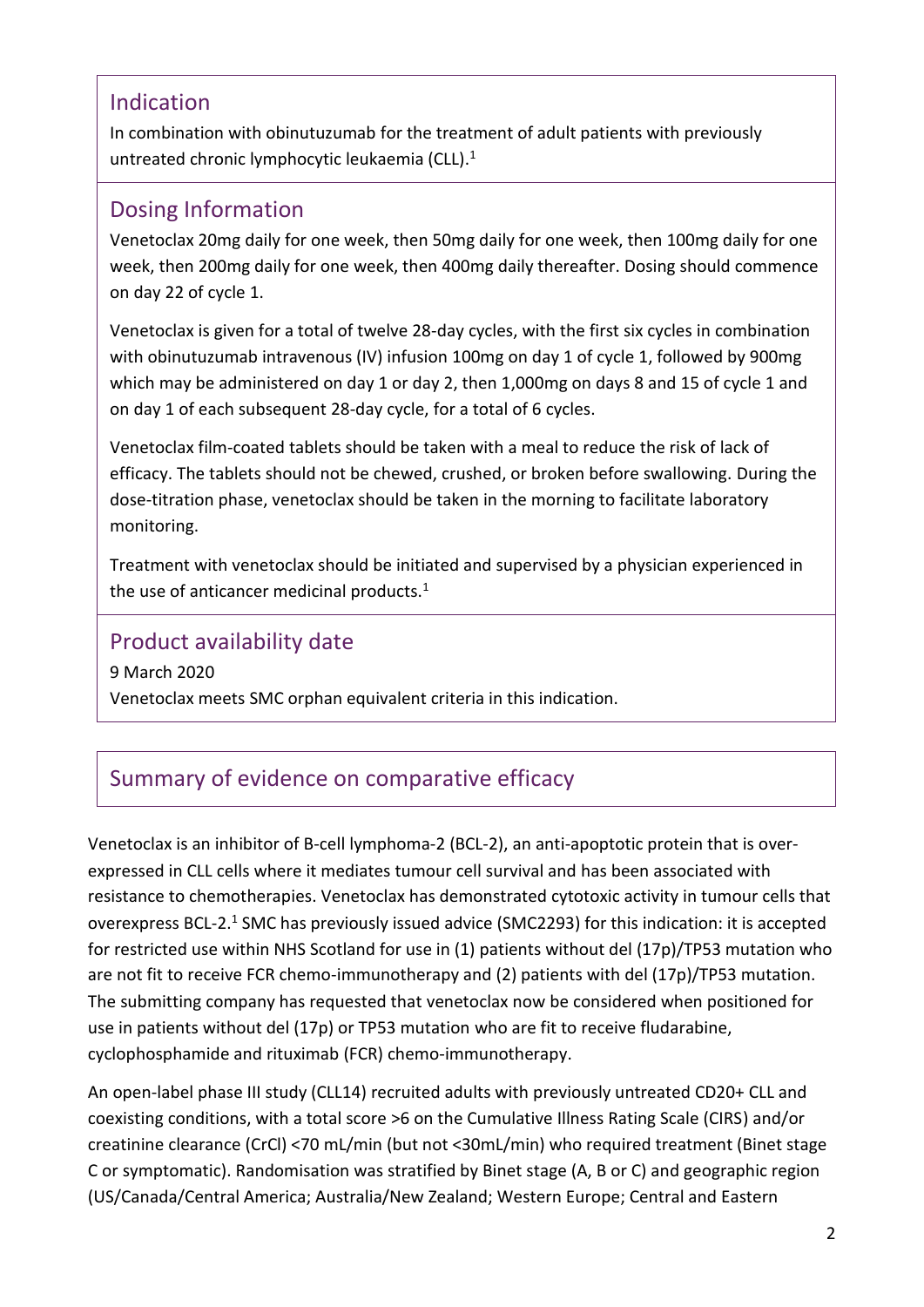Europe; or Latin America). Patients were equally assigned to twelve 28-day cycles of venetoclax orally (commencing on day 22 of cycle 1 with weekly-increasing daily doses of 20mg, 50mg, 100mg, 200mg and then 400mg daily thereafter) or chlorambucil orally at 0.5mg/kg on days 1 and 15 of each cycle. All patients concurrently received obinutuzumab IV (100mg on day 1 and 900mg on day 2 [or 1,000mg on day 1], 1,000mg on day 8 and 1,000mg on day 15 of cycle 1, then 1,000mg on day 1 of cycles 2 through 6). The primary outcome, investigator-assessed progressionfree survival (PFS), defined as time from randomisation to the first occurrence of progression or relapse using International Workshop on CLL (iwCLL) 2008 guidelines or death from any cause. This was assessed in the intention-to-treat (ITT) population, which comprised all randomised patients.2,3

At the interim analysis (data cut-off August 2018), after a median follow-up of 28.1 months, venetoclax-obinutuzumab compared with chlorambucil-obinutuzumab significantly prolonged PFS as detailed in Table 1. As this crossed the pre-specified early stopping boundary, it became the primary analysis of PFS.<sup>2,3</sup> Updated analyses (data cut-off August 2019 and September 2020) after median follow-up of 39.6 months and 52.4 months, respectively, had similar results.<sup>2,4,5</sup>

|                      | August 2018<br>(primary analysis) |           | August 2019            |           | September 2020         |           |
|----------------------|-----------------------------------|-----------|------------------------|-----------|------------------------|-----------|
|                      | $V - O$                           | $C-O$     | $V - O$                | $C-O$     | $V - O$                | $C-O$     |
|                      | $N = 216$                         | $N = 216$ | $N = 216$              | $N = 216$ | $N = 216$              | $N = 216$ |
| Events               | 30                                | 77        | 42                     | 113       | 61                     | 138       |
| HR (95% CI), p-value | $0.35$ (0.23 to 0.53),            |           | $0.31$ (0.22 to 0.44), |           | $0.33$ (0.25 to 0.45), |           |
|                      | p<0.001                           |           |                        |           |                        |           |
| Median* (months)     | <b>NE</b>                         | <b>NE</b> | <b>NE</b>              | 35.6      | <b>NE</b>              | 36.4      |
| 2-year PFS rate*     | 88%                               | 64%       | 88%                    | 65%       |                        |           |
| 3-year PFS rate*     |                                   |           | 82%                    | 50%       |                        |           |
| 4-year PFS rate*     |                                   |           |                        |           | 74%                    | 35%       |

| Table 1: Investigator-assessed progression-free survival (PFS) in CLL14 study. <sup>2-7</sup> |  |  |
|-----------------------------------------------------------------------------------------------|--|--|
|-----------------------------------------------------------------------------------------------|--|--|

**Abbreviations:** V = venetoclax, O = obinutuzumab; C = chlorambucil; CI = confidence interval; HR = hazard ratio; NE = not evaluable; PFS = progression-free survival; \* estimates from Kaplan-Meier analysis.

Secondary outcomes were assessed at the primary analysis of PFS (August 2018 cut-off) in the hierarchical order listed in Table 2. All were significantly improved with venetoclax-obinutuzumab versus chlorambucil-obinutuzumab, except overall survival, for which data were immature.<sup>2,3</sup>

| Outcome <sup>#</sup>   | Chlorambucil-<br>Venetoclax- |              | Treatment effect* |  |
|------------------------|------------------------------|--------------|-------------------|--|
|                        | obinutuzumab                 | obinutuzumab | (95% CI)          |  |
|                        | $N = 216$                    | $N = 216$    |                   |  |
| PFS by IRC             | 29                           | 79           | 0.33(0.22, 0.51)  |  |
| uMRD bone marrow       | 123 (57%)                    | 37 (17%)     | 40% (31, 48)      |  |
| Complete response      | 107 (50%)                    | 50 (23%)     | 26% (17, 35)      |  |
| uMRD peripheral blood  | 163 (76%)                    | 76 (35%)     | 40% (31, 49)      |  |
| uMRD bone marrow in CR | 73 (34%)                     | 23 (11%)     | 23% (15, 31)      |  |

**Table 2: Secondary outcomes of CLL14 at data cut-off August 2018.2,3**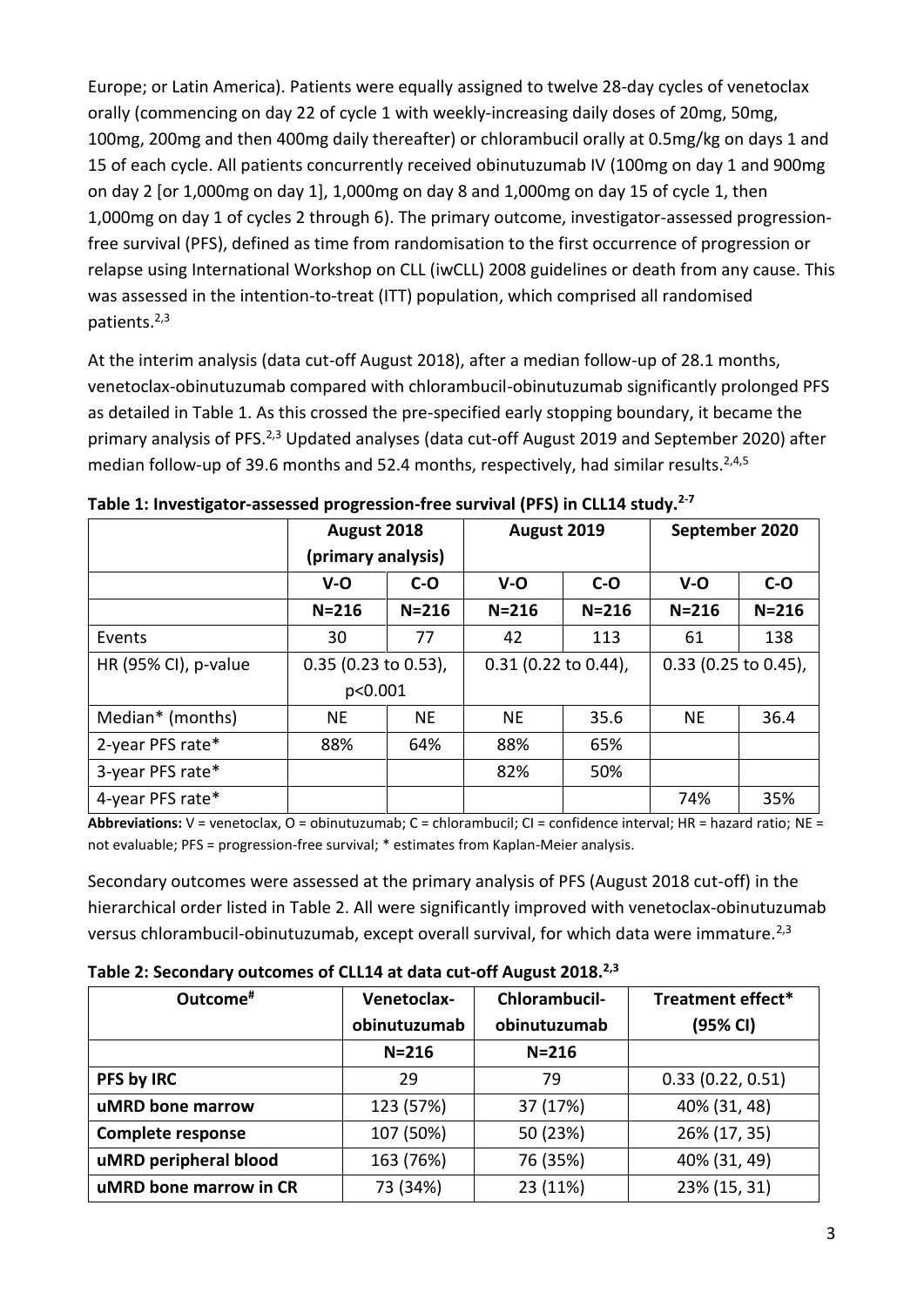| uMRD peripheral blood in CR | 91 (42%)  | 31 (14%)  | 28% (19, 36)     |
|-----------------------------|-----------|-----------|------------------|
| <b>Overall response</b>     | 183 (85%) | 154 (71%) | 13% (5.5, 21)    |
| <b>Overall survival</b>     | 20        |           | 1.24(0.64, 2.40) |

**Abbreviations:** PFS = progression-free survival; IRC = independent review committee assessed; overall response = investigator-assessed complete response [CR], complete response with incomplete bone marrow recovery [CRi] or partial response [PR] on iwCLL 2008 guidelines; complete response = investigator-assessed CR or CRi; uMRD = undetectable minimal residual disease assessed 3 months after completion of treatment (defined as less than one cell in 10,000 leukocytes measured by allele-specific oligonucleotide polymerase chain reaction); # PFS and overall survival outcomes are expressed as number of events, all other outcomes are expressed as responders (%); \* Treatment effect expressed as difference in event rates, except for PFS and overall survival, which are expressed as hazard ratios.

Health Related Quality of Life (HRQoL) was assessed using MD Anderson Symptom Inventory (MDASI), European Organisation for the Research and Treatment of Cancer Quality of Life Questionnaire Core 30 (EORTC QLQ-C30) and European Quality of Life 5 Dimensions 3 Level version (EQ-5D-3L). These did not show a difference between treatments.<sup>2</sup>

Supportive data was provided by recently published interim results of an open-label phase III study (CLL13), which recruited treatment-naïve, fit (CIRS ≤6) adults with CLL who did not have del(17p) or TP53 mutations. There were 926 patients randomised equally to (1) six cycles of standard chemo-immunotherapy (that is, FCR for patients ≤65 years and bendamustine-rituximab for patients >65 years), (2) venentoclax-obinutuzumab, (3) venetoclax-obinutuzumab-ibrutinib, or (4) venetoclax-rituxumab. The co-primary outcomes are PFS (with results expected in 2023) and undetectable minimal residual disease (uMRD) in peripheral blood at 15 months. Results for the latter at data cut-off 28 February 2021 (median follow-up 27.9 months) indicated that the proportion of patients achieving uMRD in peripheral blood at months 15 was significantly lower with standard chemo-immunotherapy (FCR or bendamustine-rituximab) compared with venetoclax-obinutuzumab and with venetoclax-obinutuzumab-ibrutinib: 52% versus 87% and 92%, respectively, but not compared with venetoclax-rituximab, 57%. At 15 months, overall response rates (complete response [CR], CR with incomplete bone marrow recovery [CRi] and partial response [PR]) in the respective groups was 81%, 96%, 94% and 93%. In the standard chemoimmunotherapy group 66% (150/229) of patients had FCR.<sup>8,9</sup>

The submitting company presented a Bayesian network meta-analysis that compared venetoclaxobinutuzumab with FCR using data from nine studies in treatment-naïve patients with CLL: seven studies in those who were not fit to receive FCR and two studies in patients fit to receive FCR. These network meta-analyses suggested that venetoclax-obinutuzumab, compared with FCR, was likely associated with greater PFS and at least comparable overall survival.

*Other data were also assessed but remain commercially confidential\**

#### Summary of evidence on comparative safety

The regulatory review concluded that there were no new safety concerns for venetoclax identified in CLL14. Venetoclax-obinutuzumab was considered not less toxic than chlorambucilobinutuzumab. Neutropenia, leading to severe infections, was the key issue in the safety profile of venetoclax-obinutuzumab.2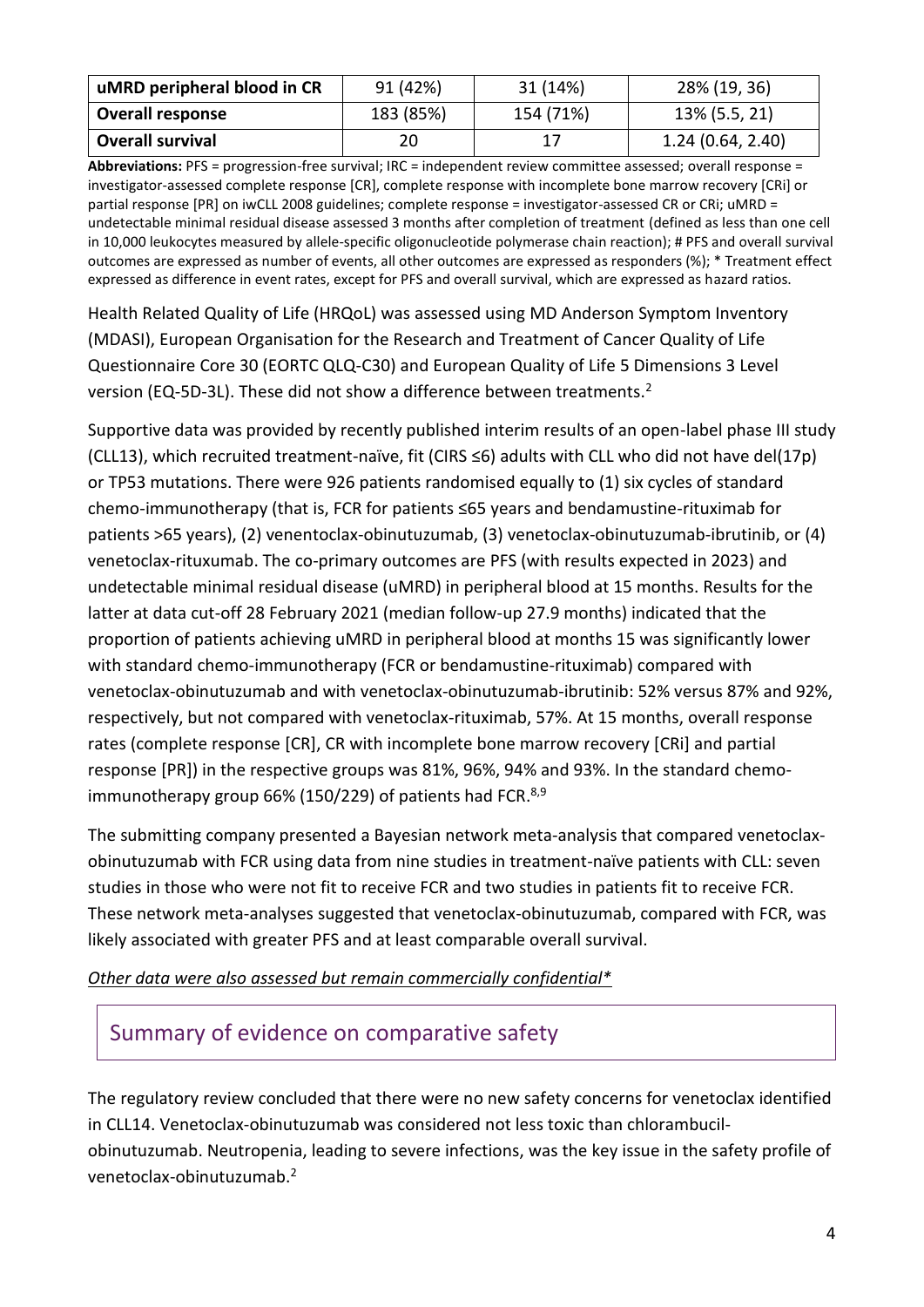In the CLL14 study at the first analysis (data cut-off August 2018) all patients had completed treatment and the median time since completion of treatment was 17.1 months. Within the venetoclax-obinutuzumab and chlorambucil-obinutuzumab groups 94% (200/212) and 99% (213/214) patients reported an adverse event, which were related to treatment in 90% and 94% of patients and were of grade 3 or 4 severity in 79% and 77% of patients, respectively. Serious adverse events were reported by 49% and 42%, respectively, and were treatment-related in 26% of patients in both groups. In the respective groups adverse events with a fatal outcome occurred in 16 (7.5%) and eight (3.7%) of patients. $2,7$ 

In CLL14 (August 2018 cut-off), within the venetoclax-obinutuzumab and chlorambucilobinutuzumab groups 16% (34/212) and 15% (33/214) had an adverse event leading to withdrawal of any study treatment and 74% and 68% had a dose interruption, respectively.<sup>2</sup>

In CLL14 (August 2018 cut-off), within the venetoclax-obinutuzumab and chlorambucilobinutuzumab groups, haematological adverse events were reported by 68% and 64%, including neutropenia (58% and 57%), thrombocytopenia (24% and 23%) and anaemia (16% and 19%). Gastrointestinal adverse events were reported by 42% and 35%, including diarrhoea (28% and 15%), nausea (19% and 22%) and constipation (13% and 8.9%). Other common adverse events included pyrexia (23% and 15%), fatigue (15% and 14%), cough (16% and 12%) and headache (11% and 9.8%). Infusion-related reactions (with obinutuzumab) were reported by 45% and 51% of patients, respectively.<sup>2,3</sup>

Adverse events of infections of at least grade 3 severity occurred in 19% and 16% of patients in the respective groups, with pneumonia the most common (4.2% in both groups). Sepsis was reported by more patients in the venetoclax-obinutuzumab group than in the chlorambucil-obinutuzumab group: seven (3.3%) versus two (0.9%) patients.<sup>2,10</sup>

Adverse events with a fatal outcome occurred in 16 (7.5%) and eight (3.7%) patients at the August 2018 cut-off in the venetoclax-obinutuzumab and chlorambucil-obinutuzumab groups, respectively. The most frequently reported adverse event leading to death was sepsis: five patients (2.4%) and one patient (0.5%) in the respective groups. Cardiac arrest was reported in one patient in each group.<sup>2</sup>

#### *Other data were also assessed but remain commercially confidential\**

#### Summary of clinical effectiveness issues

The treatment landscape for first-line therapy in CLL is evolving. In patients with early CLL without symptoms, active surveillance is employed until disease-related symptoms develop. In patients with early CLL and active disease or in patients with advanced CLL, treatment depends upon the presence of TP53 mutations. The British Society for Haematology (BSH) guideline recommends FCR as initial therapy for previously untreated fit patients without TP53 mutations and bendamustinerituximab as an acceptable alternative for fit patients in whom FCR is contra-indicated due to specific comorbid conditions, more advanced age, concerns with marrow capacity or patient preference.<sup>11</sup> During the pandemic, the COVID-19 National Cancer Medicines Advisory Group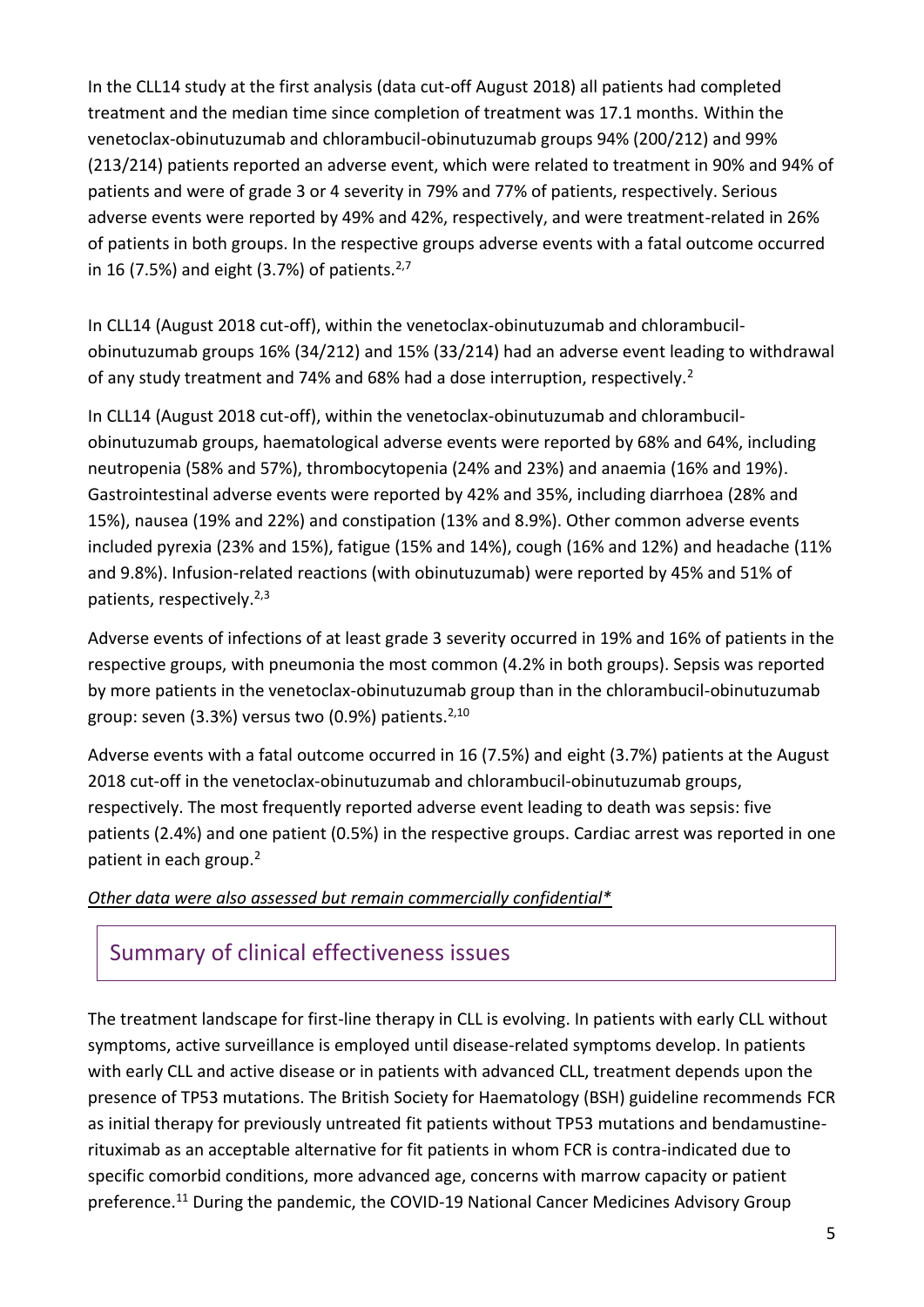(NCMAG) issued interim advice supporting use of acalabrutinib monotherapy and ibrutinib monotherapy for adults with previously untreated CLL without a del(17p) or TP53 mutation who would otherwise be eligible for FCR.<sup>12</sup> Acalabrutinib and ibrutinib have not been considered as relevant comparators as this COVID-19 NCMAG advice is temporary.

In the CLL14 study, which recruited treatment-naïve adults with CLL and co-morbidities that may prevent use of FCR, venetoclax-obinutuzumab significantly increased PFS compared with a standard of care in this group, chlorambucil-obinutuzumab, with HR of 0.35 (95% CI: 0.23 to 0.53), 0.31 (95% CI: 0.22 to 0.44) and 0.33 (95% CI: 0.25 to 0.45) at the August 2018, August 2019 and September 2020 cut-offs, respectively. Effects on PFS were supported by benefits in response rates and uMRD. Overall survival data remain immature at the latest data cut-off at September 2020. Quality of life measures indicated no difference between the treatment groups.<sup>2-7</sup> Although the CLL14 study did not include patients who were fit to receive FCR, the regulatory review recommended that the licence for venetoclax-obinutuzumab could include these patients as extrapolation of efficacy to younger and more fit patients was considered acceptable. As the safety profile of venetoclax-obinutuzumab in younger and more fit patients was not anticipated to be less favourable than in older patients and the effect size (although not directly compared with FCR) was considered sufficient to make it a reasonable first-line treatment alternative, where the differential safety profile compared to chemotherapy is notable.<sup>2</sup>

The CLL14 study did not provide evidence in patients representative of the proposed positioning, that is, treatment-naïve patients without del(17p) or TP53 mutation who were fit to received FCR. However, this group of patients was included in the CLL13 study, for which interim results have recently been published. These indicate that rates of uMRD at month 15 were significantly greater with venetoclax-obinutuzumab compared with standard chemo-immunotherapy (FCR for those ≤65 years and bendamustine-rituximab for those >65 years): 86% versus 52%.<sup>9</sup> This provides reassurance that outcomes with venetoclax-obinutuzumab maybe similar or better than those with FCR. However, it is not possible to quantify relative efficacy from these data, which do not include a subgroup analysis in those who received FCR.

Within the submission there was an indirect comparison of venetoclax-obinutuzumab versus FCR. It was limited by substantial heterogeneity between the two FCR studies and the other seven studies in the network. The two FCR studies included populations that were generally younger and fitter than the other studies. The other seven studies included patients who were not fit for FCR and, therefore, not representative of the proposed positioning. Direct and indirect estimates indicated inconsistency within the network and the proportional hazards assumption within the included studies had not been tested. There was some heterogeneity in duration of follow-up. Due to these limitations, the results are uncertain.

Although there was no cross-over permitted between treatment groups in the CLL14 study, some patients in the chlorambucil-obinutuzumab group have received venetoclax-obinutuzumab after disease progression. It is possible that between-group differences in post-progression antilymphoma treatments may confound overall survival results.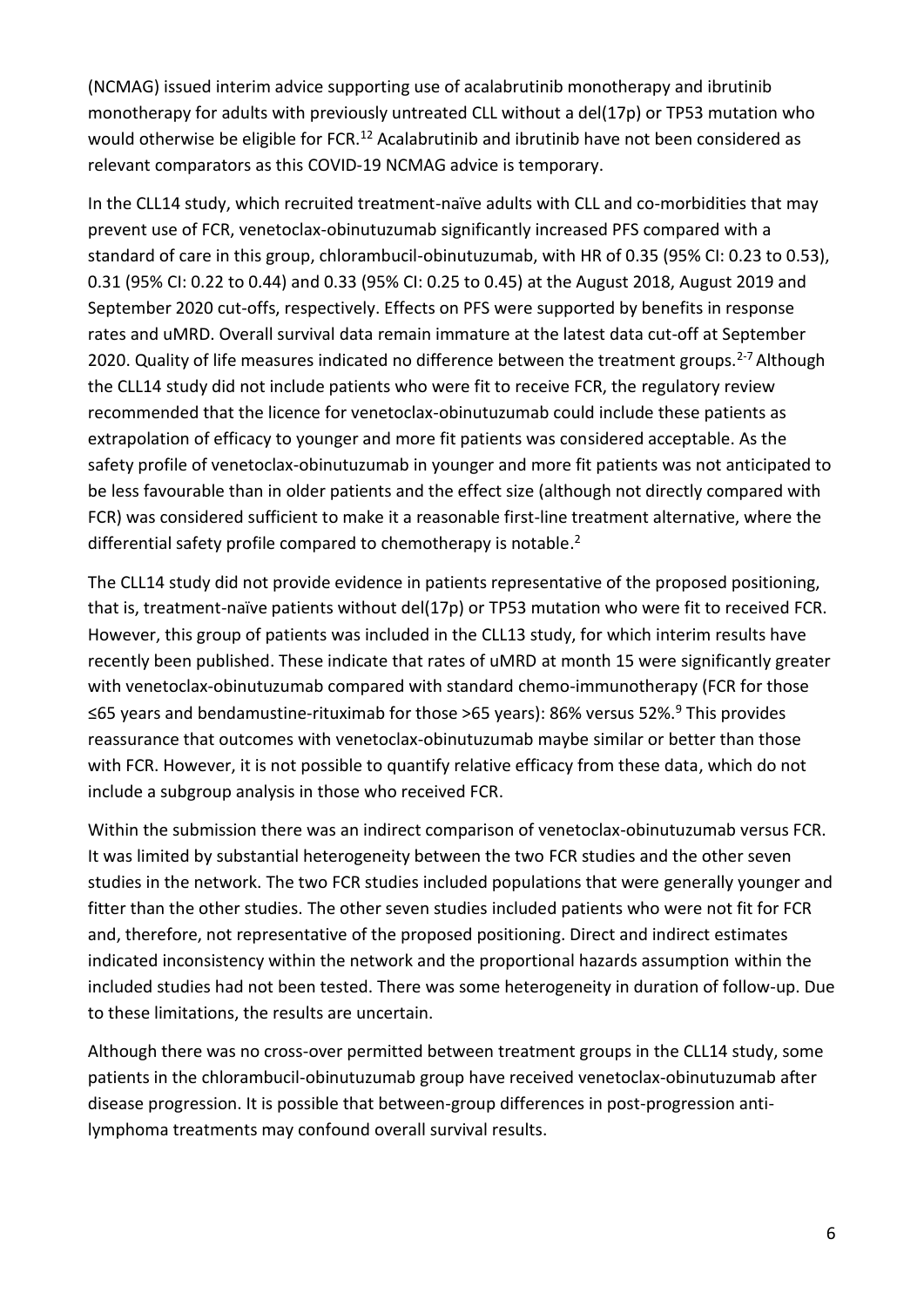#### Summary of comparative health economic evidence

The company submitted a cost-utility analysis of venetoclax-obinutuzumab for the treatment of adult patients with previously untreated CLL. The base case analysis used FCR as the comparator for the non-del(17p)/TP53 mutation population suitable for FCR chemotherapy.

A partitioned survival cohort simulation model was used. The model consisted of three mutually exclusive health states: pre-progression (starting health state), post-progression and death. The cycle length was 28 days, with patients either remaining in state, transitioning to post-progression or death at the end of each cycle. An NHS perspective and a 30-year time horizon were selected in the base case of the economic model.

There was no direct clinical evidence available for venetoclax-obinutuzumab versus FCR, hence clinical evidence informing the base case analysis was taken from a network meta-analyses (NMA) that compared venetoclax-obinutuzumab with FCR for the treatment of adult patients with previously untreated CLL without del(17p) or TP53 mutation. As indicated above, one of the limitations of the NMA is the inclusion of patients who are suitable and unsuitable to receive FCR immuno-chemotherapy. Using the network, hazard ratios with credible intervals were calculated for FCR with respect to PFS and overall survival using venetoclax-obinutuzumab as a reference. The mean hazard ratios and extrapolated PFS and overall survival curves were utilised in the economic model along with time-to-next-treatment (TTNT) and time-on-treatment as secondary outcomes. The previous submission (SMC2293) informed baseline patient characteristics and base case parameter distribution choices, however where appropriate external literature sources were also used to do the same for the FCR arm.

Base case utilities were obtained from a past National Institute of Health and Care Excellence (NICE) technology appraisal 343 (TA343).<sup>13</sup> These are outlined in Table 3. Utility values elicited from the CLL14 study were considered implausibly high and were not used in the base case analysis.

| Health state                          | Base case utility value |
|---------------------------------------|-------------------------|
| Pre-progression while on IV treatment | 0.670                   |
| Pre-progression off-treatment         | 0.760                   |
| Pre-progression oral treatment        | 0.710                   |
| Post-progression                      | 0.600                   |

#### **Table 3: Base case utility values**

Acquisition and administration costs for venetoclax-obinutuzumab and FCR were included in the analysis, as were the costs associated with any subsequent treatments. Unit costs for managing adverse events, disease management, and a one-off cost for terminal care were also included.

The base case analysis presented by the submitting company found venetoclax-obinutuzumab to be dominant over FCR, meaning that venetoclax-obinutuzumab was associated with higher average quality-adjusted life-years (QALYs) and lower costs versus FCR in the non-del(17p)/TP53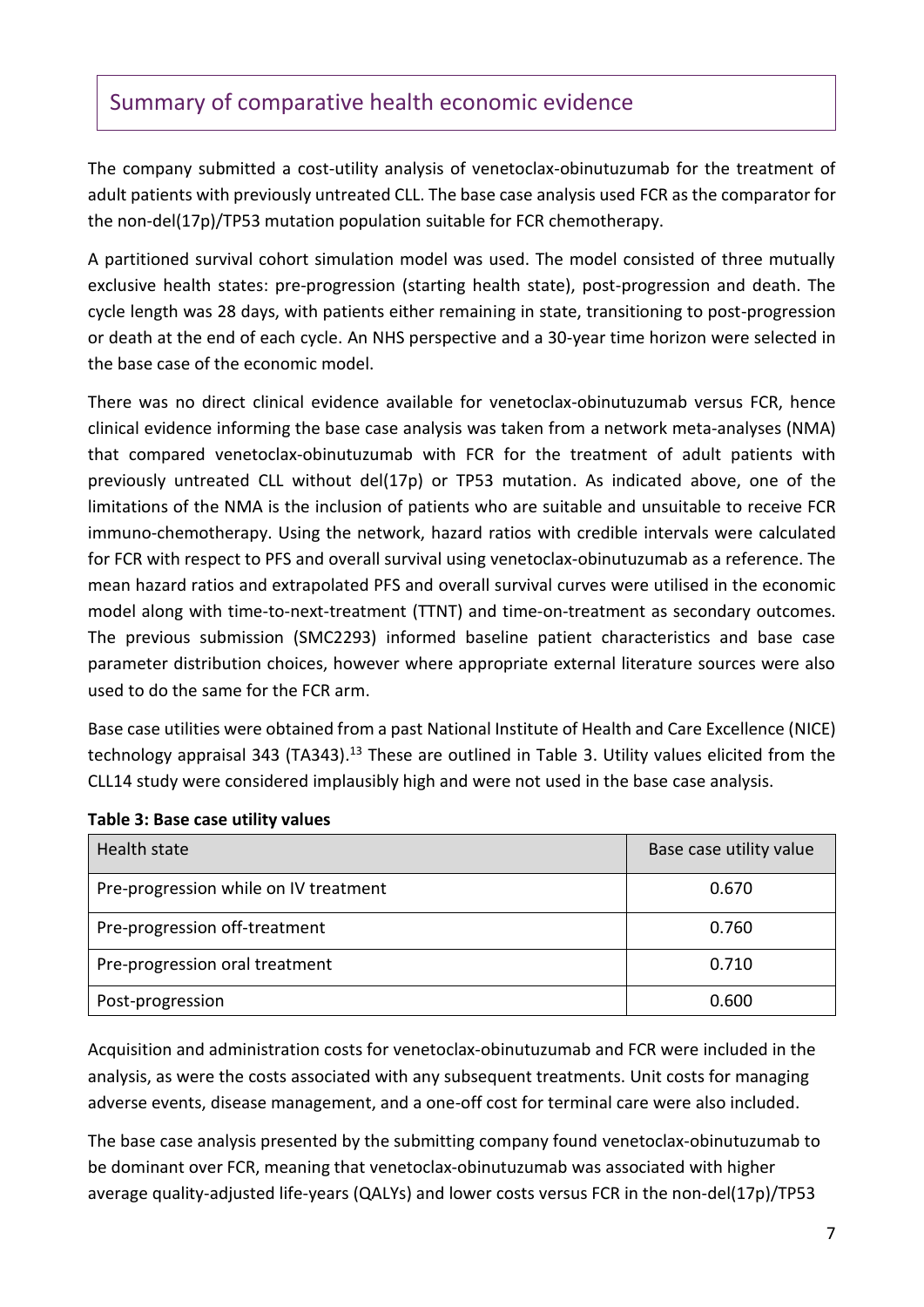population suitable for FCR. Venetoclax-obinutuzumab produced an incremental QALY gain of 1.748. Although an incremental LY gain can be observed in the results, the model did not assume any difference in OS gain between venetoclax-obinutuzumab and FCR and so, the resulting gain is driven by difference in PFS and subsequent treatments.

A simple Patient Access Scheme (PAS) was proposed by the submitting company and assessed by the Patient Access Scheme Assessment Group (PASAG) as acceptable for implementation in NHS Scotland. Under the PAS, a discount is offered on the list price of the medicine.

The results presented do not take account of the PAS for obinutuzumab, ibrutinib or the PAS for venetoclax but these were considered in the results used for decision-making. SMC is unable to present the results provided by the company which used an estimate of the PAS price for obinutuzumab and ibrutinib due to commercial confidentiality and competition law issues. As such, only the list price results can be presented.

**Table 4: Base case cost-effectiveness results at list price for venetoclax-obinutuzumab versus FCR (deterministic)**

| <b>Treatment</b> | Total<br><b>LYG</b> | <b>Total</b><br><b>QALYs</b> | I LYG | <b>QALYs</b> | Incremental   Incremental   ICER (£/QALY) |
|------------------|---------------------|------------------------------|-------|--------------|-------------------------------------------|
| <b>FCR</b>       | 10.726   5.420      |                              |       |              |                                           |
| <b>VenG</b>      | 13.690 7.168        |                              | 2.964 | 1.748        | VenG is dominant                          |

**Abbreviations**: FCR: fludarabine, cyclophosphamide and rituximab; ICER: incremental cost-effectiveness ratio; LYG: life years gained; QALYs: quality-adjusted life years; VenG: venetoclax with obinutuzumab

The company provided deterministic sensitivity analysis (DSA), probabilistic sensitivity analysis (PSA) and scenario analysis. The DSA showed that the greatest impact on incremental costs and QALYs was the hazard ratio for overall survival followed by the hazard ratio for PFS and PFS utility after initial treatment is completed respectively. These subsequently also act as the key driver for the ICER.

The PSA comprised of a 1000 simulations and provided the probabilities of venetoclaxobinutuzumab being cost-effective at £30K per QALY. The probabilistic results are broadly in line with the deterministic results, with total cost and QALY estimates comparable between the deterministic and the probabilistic analyses, showing that the model is relatively stable when tested for uncertainty and that venetoclax-obinutuzumab is dominant versus FCR. The PSA also indicated a 100% probability of venetoclax-obinutuzumab being cost-effective versus FCR at list price. The results of selected scenario analyses are in the Table 5 below.

| Table 5: Selected scenario analysis venetoclax-obinutuzumab versus FCR- list price |  |
|------------------------------------------------------------------------------------|--|
|------------------------------------------------------------------------------------|--|

|   | <b>Scenario</b>                     | Incremental<br><b>QALYs</b> | Incremental   ICER<br><b>LY</b> |                 |
|---|-------------------------------------|-----------------------------|---------------------------------|-----------------|
| 0 | Base case                           | 1.748                       | 2.964                           | <b>Dominant</b> |
|   | Discount rate. Costs: 0%, QALYs: 0% | 2.619                       | 2.964                           | Dominant        |
|   | Time horizon: 10 year               | 0.764                       | 0.769                           | Dominant        |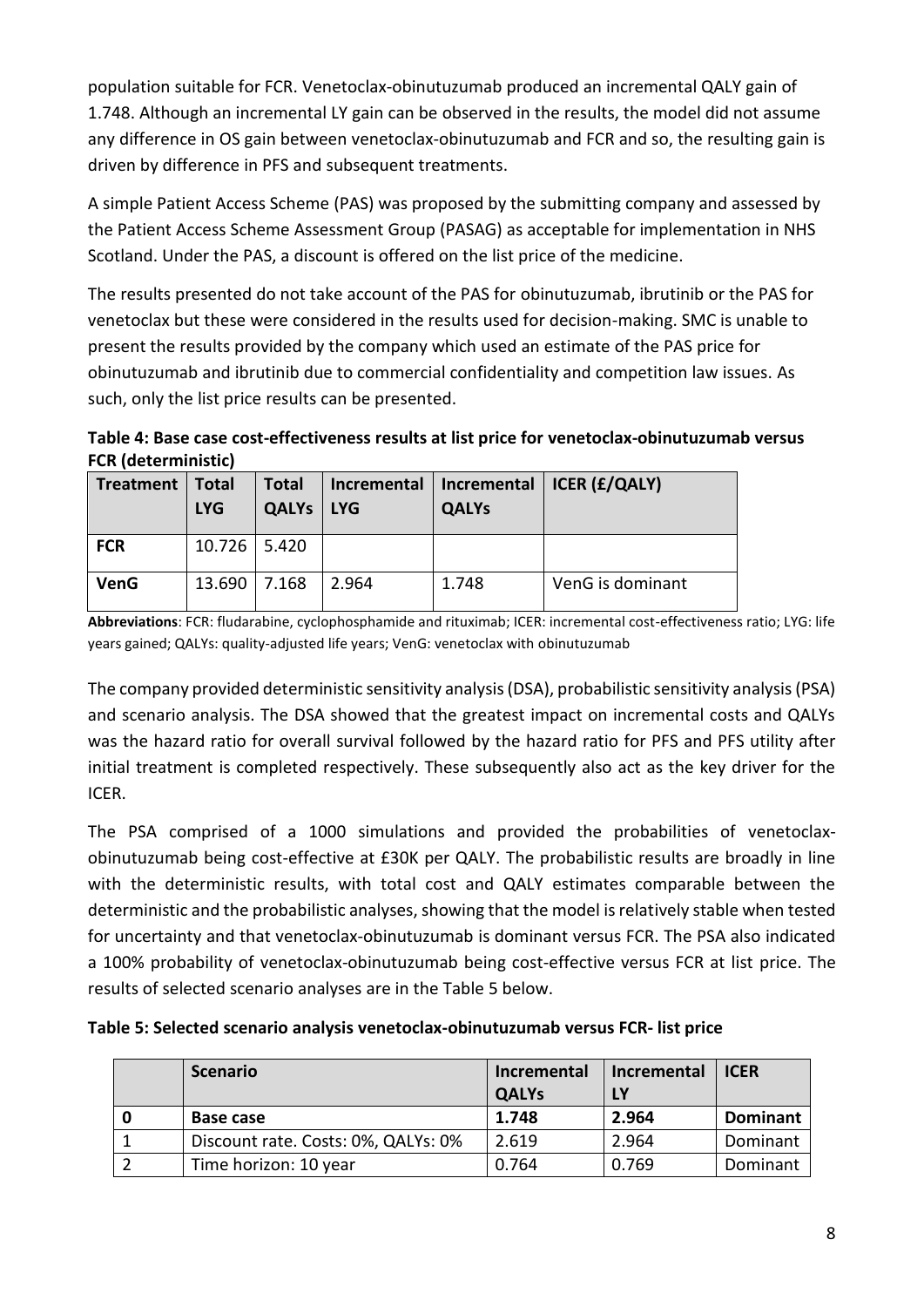| TLS prophylaxis costs applied to VenG   1.748 | 2.964 | Dominant |
|-----------------------------------------------|-------|----------|
| only                                          |       |          |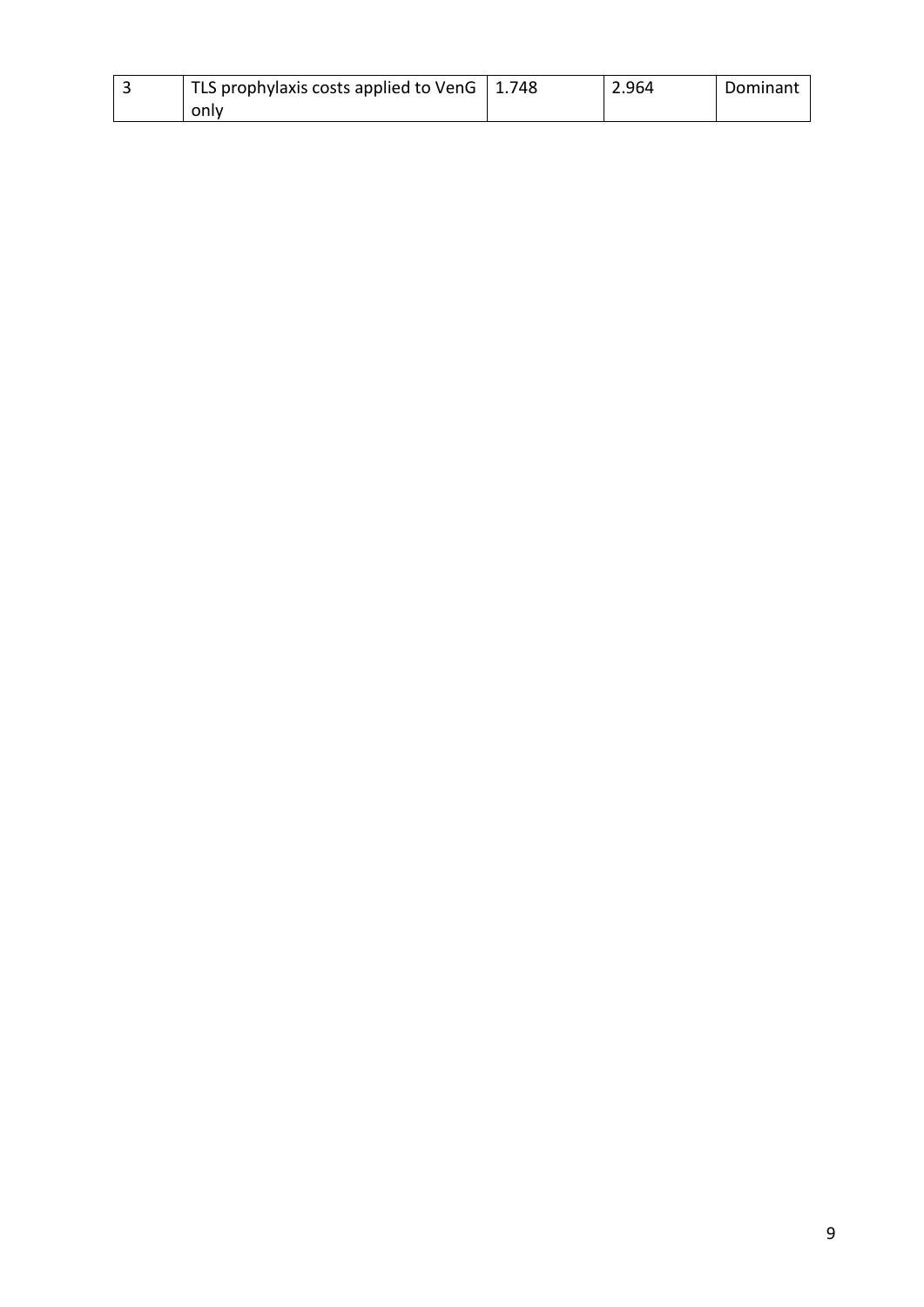| $\overline{4}$ | Utility (from CLL14 trial)                                                                                         | 2.092 | 2.964 | Dominant |
|----------------|--------------------------------------------------------------------------------------------------------------------|-------|-------|----------|
|                | Pre-progression utility = 0.822                                                                                    |       |       |          |
| 5              | Post-progression survival from CLL11                                                                               | 1.892 | 3.119 | Dominant |
| 6              | Subsequent treatment mix: 100%<br>ibutrinib (both arms)                                                            | 1.748 | 2.964 | Dominant |
| $\overline{7}$ | Subsequent treatment mix: 100%<br>ibutrinib for VenG arm, 50% ibrutibib<br>and 50% VenR for FCR arm                | 1.748 | 2.964 | Dominant |
| 8              | Subsequent treatment mix: 100%<br>ibutrinib for VenG arm, 80% ibrutinib<br>and 20% VenR for FCR arm                | 1.748 | 2.964 | Dominant |
| 9              | Subsequent treatment mix: 20%<br>ibutrinib and 80% VenR for VenG<br>arm, 80% ibrutinib and 20% VenR for<br>FCR arm | 1.748 | 2.964 | Dominant |
| 10             | 90% excess risk added to background<br>mortality                                                                   | 1.545 | 2.402 | Dominant |
| 11             | OS distribution- best statistical fit<br>(Log-normal)                                                              | 1.741 | 2.950 | Dominant |
| 12             | PFS-Independent Model Weibull                                                                                      | 1.712 | 2.964 | Dominant |
| 13             | PFS-Independent Model- best<br>statistical fit Gompertz                                                            | 1.357 | 2.964 | Dominant |
| 14             | PFS -Dependent Model Weibull                                                                                       | 1.516 | 2.964 | Dominant |
| 15             | Extreme scenario -most conservative<br>PFS, OS distribution                                                        | 1.408 | 2.261 | Dominant |

**Abbreviations:** ICER: incremental cost-effectiveness ratio; LY: life year; OS: overall survival; PFS: progression-free survival; QALY: quality-adjusted life-year; VenG: venetoclax with obinutuzumab; FCR: fludarabine, cyclophosphamide and rituximab; VenR: venetoclax with rituximab; TLS: tumour lysis syndrome.

There were a number of limitations with the analysis which include the following:

- No direct evidence about the long-term relative effectiveness of venetoclax-obinutuzumab versus FCR for non-del(17p)/TP53 population suitable for FCR is available. The NMA used to obtain mean hazard ratios for FCR versus venetoclax-obinutuzumab is limited by the fact that it also included trials with patients unsuitable to receive FCR, which is not representative of the positioning. This raises some uncertainty around the relative efficacy and safety of venetoclax-obinutuzumab versus FCR.
- The CLL14 study data for venetoclax-obinutuzumab is immature and due to the absence of mature study data, there is uncertainty around the treatment effect on overall survival and therefore, further uncertainty around the extrapolated overall survival. The extrapolated overall survival was found to be close to the level of background mortality, and given that CLL patients tend be older, the likelihood of death from all-cause mortality is high. Hence, the base case analysis assumed that first-line treatment does not have an effect on overall survival. However, the effect of using alternative distributions for the overall survival dependent survival model (assuming either no treatment effect or treatment effect) does not lead to large changes in incremental results. Hence overall, results consistently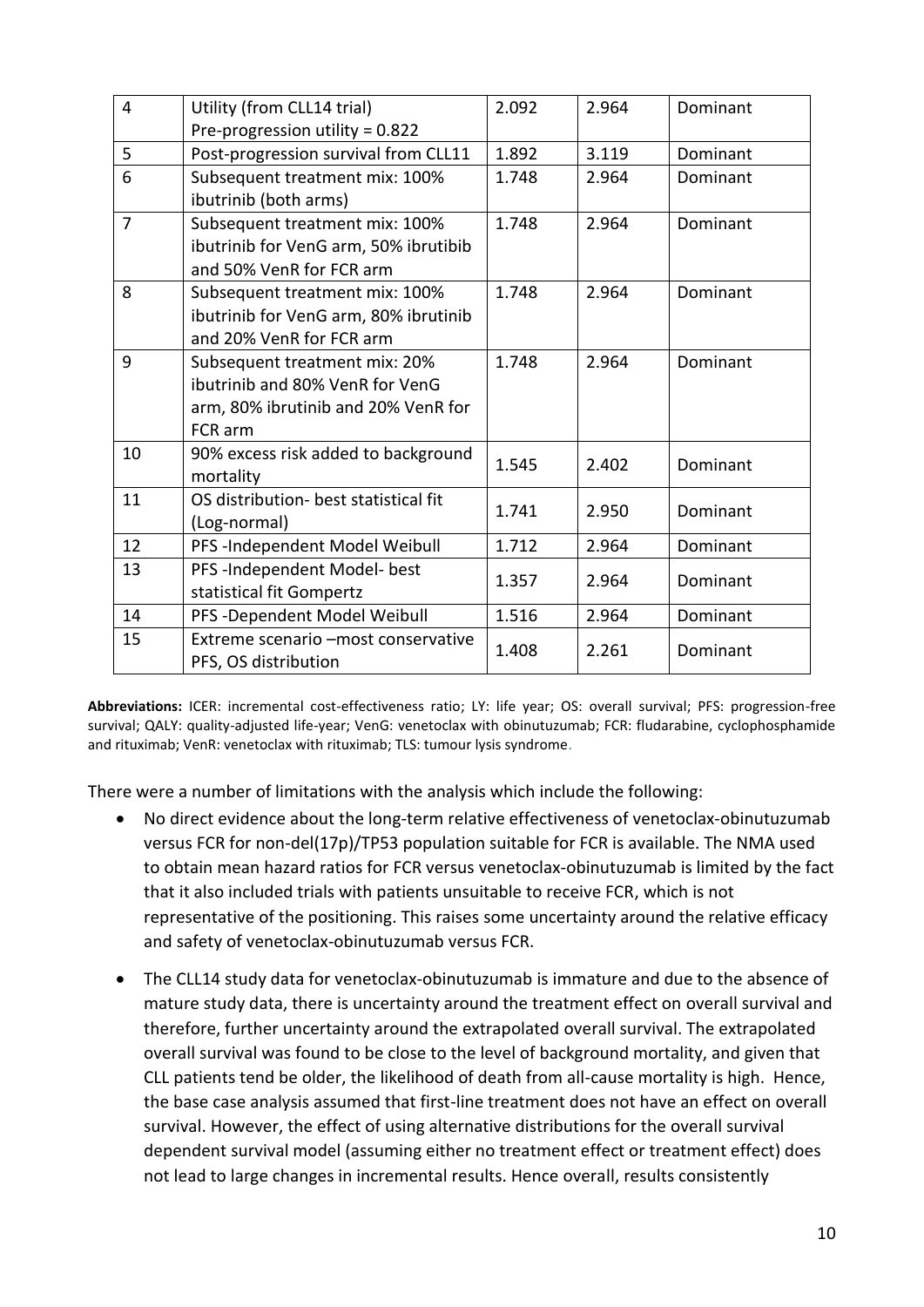demonstrated that venetoclax-obinutuzumab is dominant versus FCR across different models and distributions selection.

- The base case analysis found treatment with venetoclax-obinutuzumab to be associated with lower total costs compared with FCR due to substantially lower subsequent treatment costs in the non-del(17p)/TP53 population suitable for FCR. Accrued costs were lower due to the superior PFS achieved by patients on venetoclax-obinutuzumab, which delays initiation of potential second-line treatment. The modelling of subsequent treatment costs was contingent on the type of subsequent treatment mix received, the TTNT curves, and duration of second-line treatment. There is some uncertainty about the extrapolation of TTNT due to the lack of mature study data as well as potential variation in the types of subsequent treatment mix. It is therefore unclear whether the very large cost savings predicted would be achieved in reality.
- Base case utilities were obtained from a past NICE appraisal TA343 chlorambucilobinutuzumab for untreated CLL.<sup>13</sup> These were preferred to the utility values elicited from the CLL14 study which were notably higher than those used in previous appraisals and also higher than UK-age adjusted general population values. The post-progression utility values from CLL14 were also unreliable due to the low number of patients progressing during the trial period. The impact of applying higher CLL14 based utility values was tested in the scenario analysis, but did not alter the conclusion of venetoclax-obinutuzumab dominance.

Despite the uncertainties, venetoclax-obinutuzumab remained dominant in all scenarios. Therefore, the economic case has been demonstrated.

### Summary of patient and carer involvement

The following information reflects the views of the specified Patient Group.

- We received a joint patient group submission from Leukaemia Care, CLL support and Lymphoma Action. All three organisations are registered charities.
- Leukaemia Care has received 14.3% pharmaceutical company funding in the past two years, including from the submitting company. CLL Support has received 58.8% pharmaceutical company funding in the past two years, including from the submitting company. Lymphoma Action has received 12.7% pharmaceutical company funding in the past two years, including from the submitting company.
- Living with CLL has a significant physical, psychological and financial impact on patients and their family/friends, which affects their quality of life. Common symptoms include fatigue, swollen lymph nodes and fever or night sweats. Patients with CLL also have a higher risk of infection. These frequent and persistent infections can impact hugely on quality of life, as well as being a leading cause of death for CLL patients. There is also a financial impact of living with CLL, due to time taken off work, reducing work hours or retiring and increased costs of travel to appointments, parking costs etc.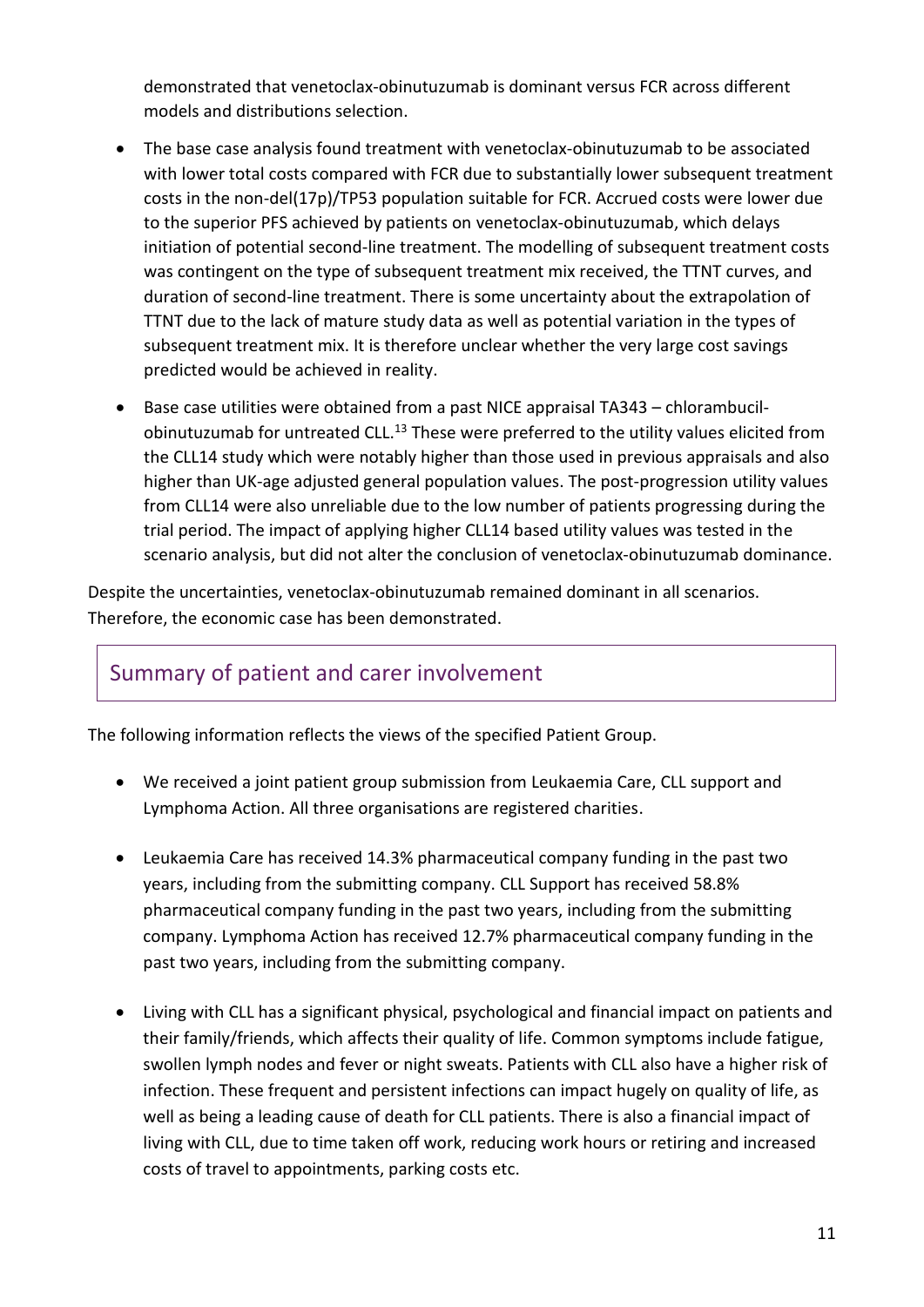- The current standard of care option for many with CLL is the chemo-immunotherapy FCR, which comes with many side effects and potentially long-term side effects including a risk of secondary cancers.
- Venetoclax with obinutuzumab is a treatment of a limited duration, offering durable remissions and a treatment free period; these are seen as favourable attributes of treatment options by patients. In comparison with FCR, venetoclax with obinutuzumab also has more tolerable side effects, which typically allows patients to live a more "normal" life, therefore giving this treatment great potential to improve many patient's quality of life and experience of care.

## Additional information: guidelines and protocols

In 2018, the British Society for Haematology (BSH) published a 'Guideline on the treatment of chronic lymphocytic leukaemia'. This recommends FCR as initial therapy for previously untreated fit patients without TP53 mutations and bendamustine plus rituximab as an acceptable alternative for fit patients in whom FCR is contra-indicated due to specific comorbid conditions, more advanced age, concerns with marrow capacity or patient preference. In less fit patients chlorambucil-obinutuzumab is recommended and bendamustine-rituximab might be considered as an alternative. Also, ibrutinib is an acceptable treatment option. Chlorambucil in combination with rituximab is not routinely recommended. In extremely frail patients single agent chlorambucil may be used in those who are intolerant of anti-CD20 antibodies or when intravenous therapy is considered unsuitable, corticosteroid monotherapy can be considered, but rituximab monotherapy is not recommended. In patients with TP53 mutation, ibrutinib is the treatment of choice. Idelalisib-rituximab is a suitable alternative for patients for whom ibrutinib is deemed inappropriate. 11

In 2020, the European Society of Medical Oncology (ESMO) published a 'Chronic lymphocytic leukaemia: ESMO Clinical Practice Guidelines for diagnosis, treatment and follow-up'. This recommends FCR or ibrutinib as front-line therapy for fit patients without del(17p) or TP53 mutations. It also notes that venetoclax plus obinutuzumab might be an alternative to Bruton tyrosine kinase inhibitors (BTKis), but data for fit patients are still pending.<sup>14</sup>

### Additional information: comparators

In patients without del(17p)/ or TP53 mutation who are fit to receive FCR, it is the comparator.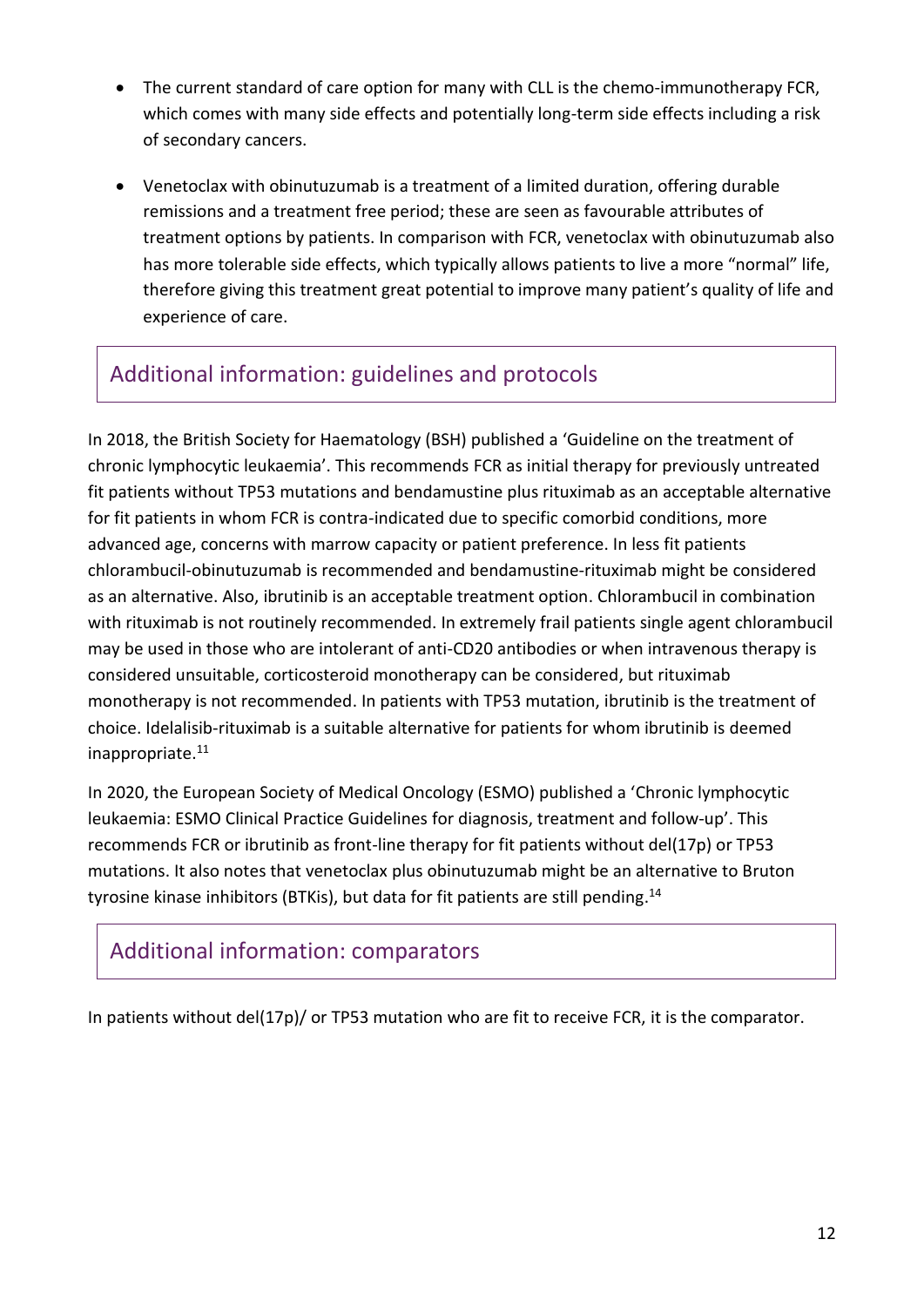# Additional information: list price of medicine under review

| <b>Medicine</b> | Dose Regimen                                                                                                                                                                                       | Cost per<br>course $(f)$ |
|-----------------|----------------------------------------------------------------------------------------------------------------------------------------------------------------------------------------------------|--------------------------|
| Venetoclax      | From day 22 of cycle 1 a daily oral dose of 20mg increasing at<br>weekly intervals to 50mg, 100mg, 200mg, then continuing at<br>400mg daily to the end of twelve 28-day cycles.                    | 76,696                   |
| Obinutuzumab    | Intravenous infusion of 100mg on day 1 of Cycle 1, followed by<br>900mg (on day 1 or 2), then 1,000mg on days 8 and 15 of cycle 1<br>and on day 1 of each subsequent 28-day cycle, for six cycles. |                          |

*Costs from BNF online on 21 January 2022. Costs calculated using the full cost of vials/ampoules assuming wastage. Costs do not take patient access schemes into consideration.*

Additional information: budget impact

SMC is unable to publish the with PAS budget impact due to commercial in confidence issues. A budget impact template is provided in confidence to NHS health boards to enable them to estimate the predicted budget with the PAS. This template does not incorporate any PAS discounts associated with comparator medicines or PAS associated with medicines used in a combination regimen.

*[Other data were also assessed but remain confidential.\\*](https://www.scottishmedicines.org.uk/media/3572/20180710-release-of-company-data.pdf)*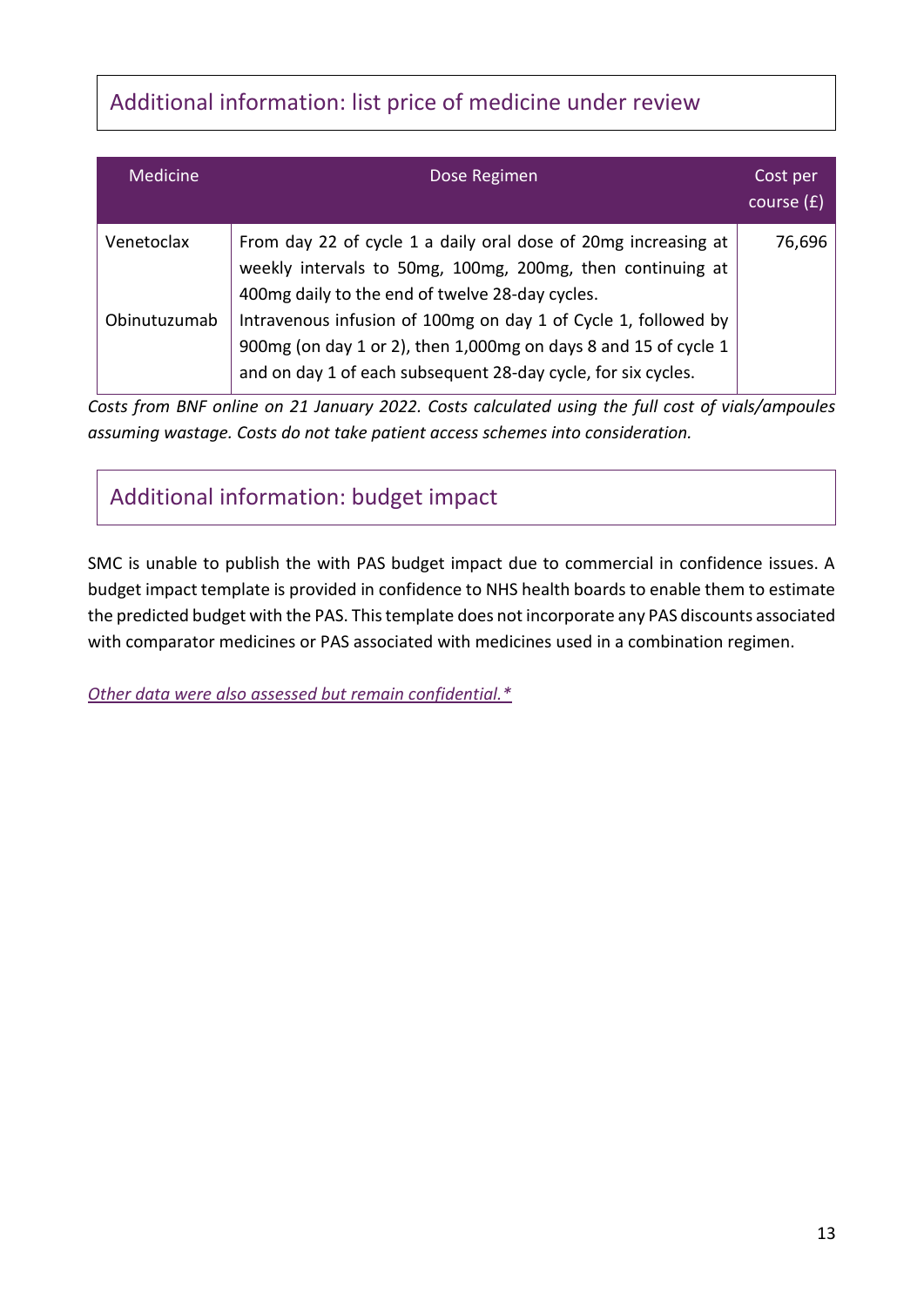#### **References**

1. Abbvie. Venetoclax 10mg, 50mg, 100mg film-coated tablets (Venclyxto®) summary of product characteristics. Electronic Medicines Compendium [www.medicines.org.uk/emc/.](http://www.medicines.org.uk/emc/) Last updated 21/04/20.

2. European Medicines Agency. European public assessment report Committee for Medicinal Products for Human Use (CHMP) group of variations including an extension of indication assessment report: venetoclax (Venclyxto®), EMA/166265/2020, 30 January 2020.

3. Fischer K, Al-Sawaf O, Bahlo J, et al. Venetoclax and obinutuzumab in patients with CLL and coexisting conditions. N Engl J Med 2019; 380: 2225-2236.

4. Al-Sawaf O, Zhang C, Tandon M, et al. Venetoclax plus obinutuzumab versus chlorambucil plus obinutuzumab for previously untreated chronic lymphocytic leukaemia (CLL14): follow-up results from a multicentre, open-label, randomised, phase 3 trial. Lancet Oncol 2020; 21: 1188-1200.

5. Al-Sawaf O, Zhang C, Lu T, et al. Minimal residual disease dynamics after venetoclaxobinutuzumab treatment: extended off-treatment follow-up from the randomized CLL14 study. J Clin Oncol 2021; 39: 4049-60.

6. F. Hoffmann-La Roche Ltd, AbbVie Inc. Supplement to Clinical Study Report 1088081 GDC-0199/ABT-199/Protocol BO25323.

7. F. Hoffmann-La Roche Ltd, AbbVie Inc. Supplement #2 to Clinical Study Report 1088081 GDC-0199/ABT-199/Protocol BO25323.

8. Clinicaltrials.gov. Record for NCT02950051. Accessed on 20/01/22.

9. Eichhorst B, Niemann C, Kater AP, et al. A randomized phase III study of venetoclax-based timelimited combination treatments (RVe, GVe, GIVe) vs standard chemoimmunotherapy (CIT: FCR/BR) in frontline chronic lymphocytic leukemai (CLL) of fit patients: first co-primary endpoint analysis of the international intergroup GAIA (CLL13) trial. Blood (2021) 138 (Supplement 1): 71

10. F. Hoffmann-La Roche Ltd. Primary clinical study report: BO25323 (CLL14).

11. Schuh AH, Parry-Jones N, Appleby N, et al. Guideline for the treatment of chronic lymphocytic leukaemia: A British Society for Haematology Guideline. British Journal of Haematology, 2018, 182, 344–359.

12. Scottish Government. Coronavirus (COVID-19): Interim cancer treatment options. Last updated 28 October 2021. Available at [https://www.gov.scot/publications/coronavirus-covid-19-interim](https://www.gov.scot/publications/coronavirus-covid-19-interim-cancer-treatment-options/)[cancer-treatment-options/](https://www.gov.scot/publications/coronavirus-covid-19-interim-cancer-treatment-options/)

13. National Institute for Health and Care Excellence (NICE). Technology appraisal 343 (TA343): Obinutuzumab in combination with chlorambucil for untreated chronic lymphocytic leukaemia, 2 June 2015. [https://www.nice.org.uk/Guidance/TA343.](https://www.nice.org.uk/Guidance/TA343)

14. Eichhorst B, Robak T, Montserrat E, et al. Chronic lymphocytic leukaemia: ESMO clinical practice guidelines for diagnosis, treatment and follow-up. Ann Oncol 2021: 32: 23-33.